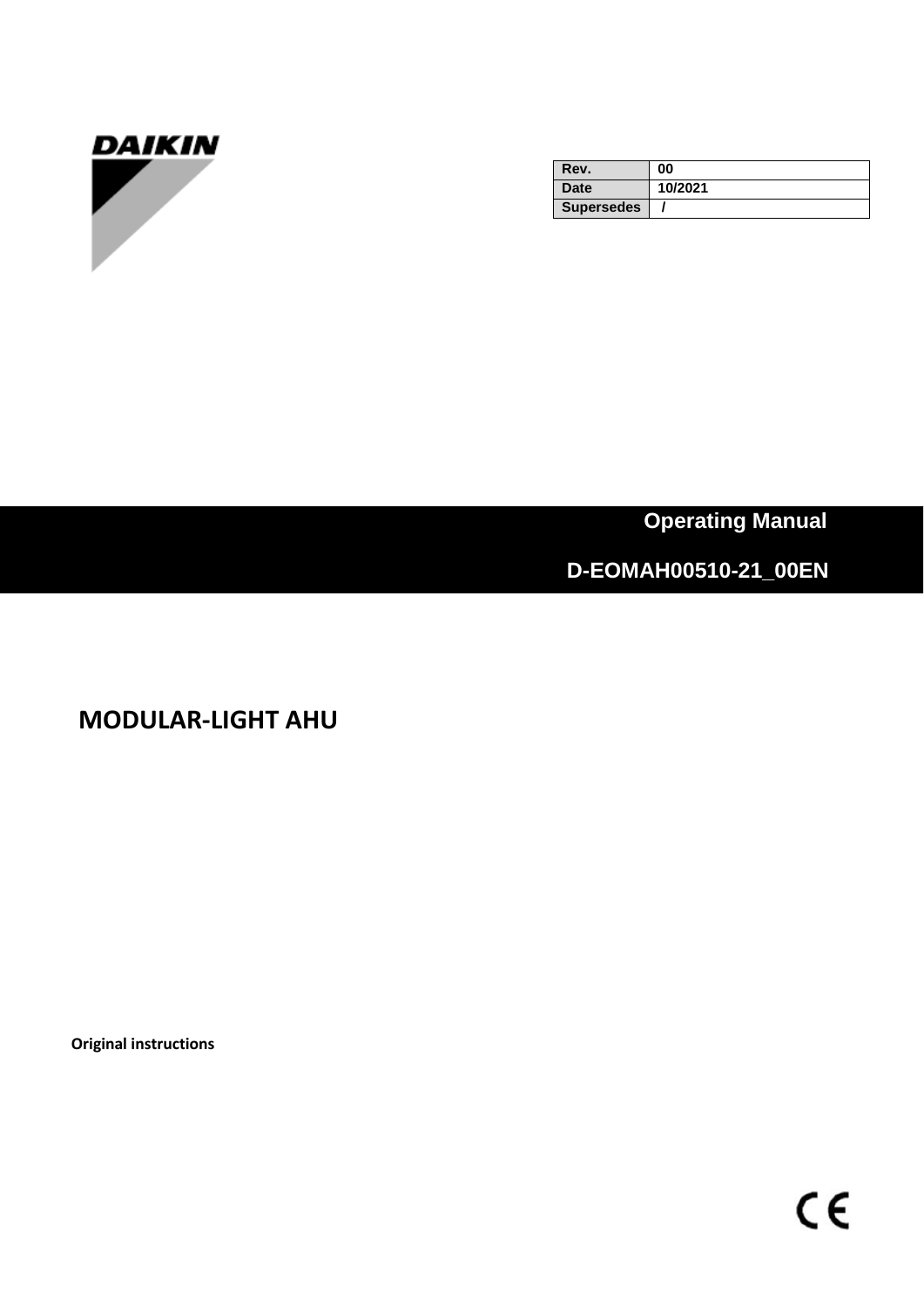## **Index**

| 3.1 |  |  |  |
|-----|--|--|--|
| 3.2 |  |  |  |
| 3.3 |  |  |  |
| 3.4 |  |  |  |
|     |  |  |  |

## **1. UNIT SAFETY INFORMATION**

Observe all safety directions and comply with the corresponding general safety regulations in order to prevent personal injury and damage to property.

- Safety devices may not be removed, bypassed, or taken out of operation.
- Apparatus and system components may only be used in a technically fault-free state. Faults that can affect safety must be rectified immediately.
- Observe the required safety instructions against excessively high contact voltages.
- The plant may not be in operation if the standard safety devices are out of operation or if their effects are influenced in some other way.
- All handling that affects the prescribed disconnection of the protective extra-low voltage (AC 24 V) must be avoided.
- **Disconnect the supply voltage before opening the apparatus cabinet. Never work when the power is on!**
- Avoid electromagnetic and other interference voltages in signal and connection cables.
- Assembly and installation of system and plant components may only be performed in accordance with corresponding installation instructions and instructions for use.
- Every electric part of the system must be protected against static charging: electronic components, open printed circuit boards, freely accessible connectors and apparatus components that are connected with the internal connection.
- All equipment that is connected to the system must be CE marked and comply with the Machine Safety Directive.

### **2. INTRODUCTION**

This manual provides basic information that allows the control of the Daikin Modular-Light Air Handling Unit (AHU). AHUs are used for air conditioning and air handling in terms of temperature, humidity and CO2 level control.

There are two types of Modular-Light AHU, based on the direction of supply air flow of the main module seen from the electrical panel, namely Right-Hand Side and Left-Hand Side layouts. The coils used to produce cooling or heating are installed in separate modules.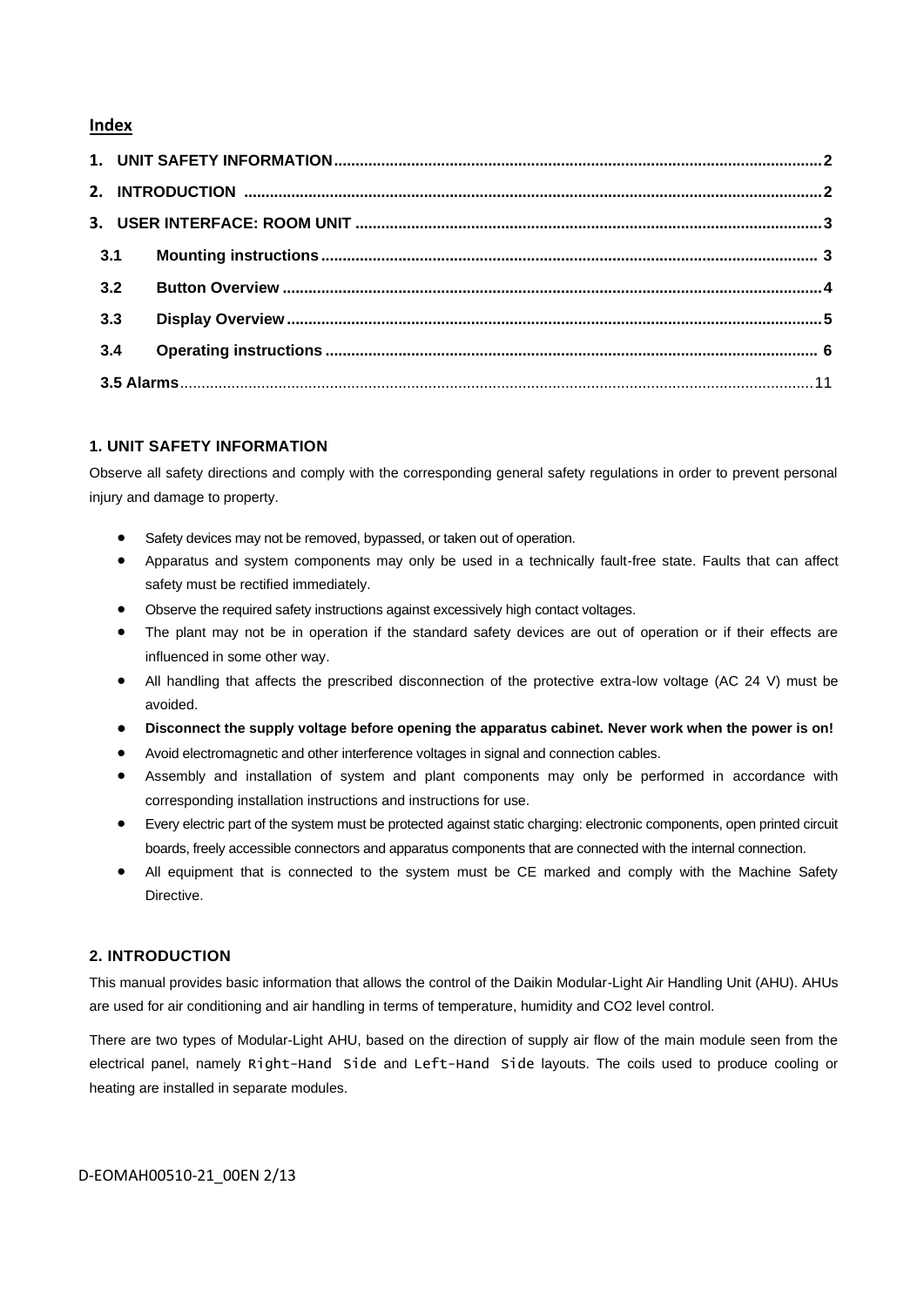### **3. USER INTERFACE: ROOM UNIT**

This section shows the functionalities of the user interface, the Room Unit module, that is used to measure room temperature and to manage main control functions of the unit:

- Unit state changeover
- Cool/Heat mode changeover
- Temperature control
- Fan speed control
- Occupancy mode enabling
- Date/time and time scheduler setting
- Alarms management

### **3.1 Mounting instructions**

The Room Unit receives its power from the connected controller via the 2-wire interface (low voltage, SELV). The Room Unit must be connected to the main unit with an unscreened two-core twisted pair cable.



Following some advices for the correct mounting and operation:

- The unit should not be mounted in recesses, shelving, behind curtains or doors or above or near direct heat sources.
- Avoid direct sun and draught.
- The conduit must be sealed on the device side, as currents of air in the conduit can affect the sensor reading.
- The admissible ambient conditions must be observed.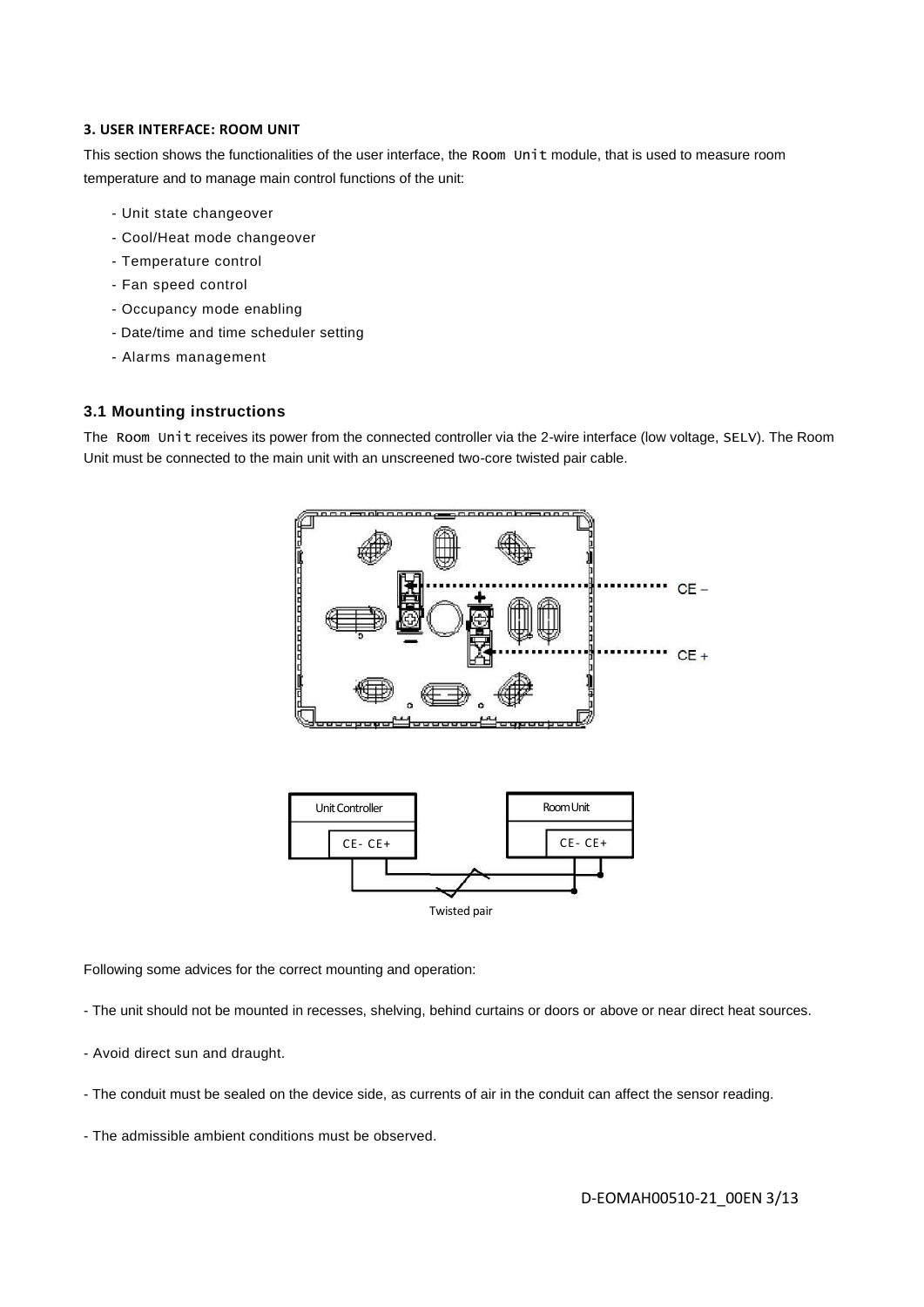- Local installation regulations must be observed.
- After an interruption of the connection to the 2-wire interface, parameter initialization will restart.

*NOTE! The equipment is not protected against accidental connection to AC 230 V.*

## **3.2 Button Overview**

The Room Unit interface has the following operating elements:



## **(4) Minus - (5) Plus +**

• Adjust temperature setpoint and menu navigation

D-EOMAH00510-21\_00EN 4/13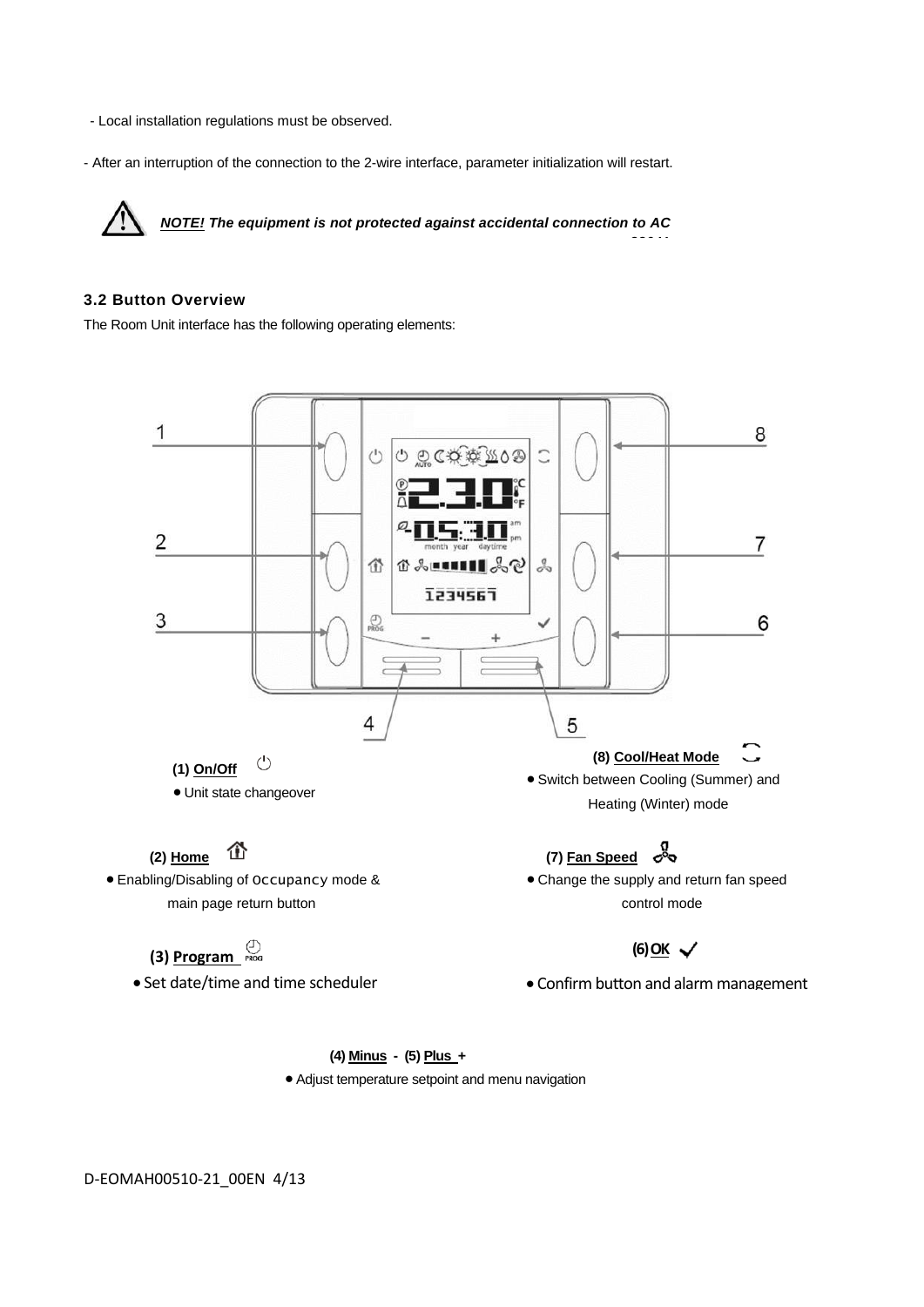## **3.3 Display Overview**

The table below explains all the symbols available on the display:

| <b>Display</b>           | <b>Meaning</b>                                                                 |
|--------------------------|--------------------------------------------------------------------------------|
|                          | Room temperature value                                                         |
|                          |                                                                                |
|                          |                                                                                |
|                          | Time                                                                           |
| 0530*                    |                                                                                |
|                          | Day of the week                                                                |
|                          | 1=Monday                                                                       |
| 1234567                  | 2=Tuesday                                                                      |
|                          | Ecc                                                                            |
| $\lambda$ enti $\lambda$ | Fan speed visualization                                                        |
| ೪                        | Fan speed control mode set to Auto                                             |
|                          | On/Off state of the unit.                                                      |
| (ام                      | The icon is:                                                                   |
|                          | 1.0n- when the unit is On, Ventilation or Economy state                        |
|                          | 2.0ff- when the unit is Off                                                    |
|                          | 3. Blinking- when the unit is in Test mode or in off state by Panel Switch     |
|                          | Unit control mode set to Auto.                                                 |
| O)<br>auto               | The actual unit state and relative icons (On, Off, Ventilation or Economy) are |
|                          | based on Time Scheduler settings.                                              |
| ☑                        | Economy mode active                                                            |
|                          | Ventilation mode active                                                        |
| ②<br>企                   | Occupancy mode active                                                          |
|                          | Dehumidification control active                                                |
|                          | Heating mode (Winter)                                                          |
| 田 葵の                     | Cooling mode (Summer)                                                          |
|                          | Unit Cool/Heat (Summer/Winter) mode changeover set to Auto                     |
|                          | Unit is in alarm (see Alarm section for further info)                          |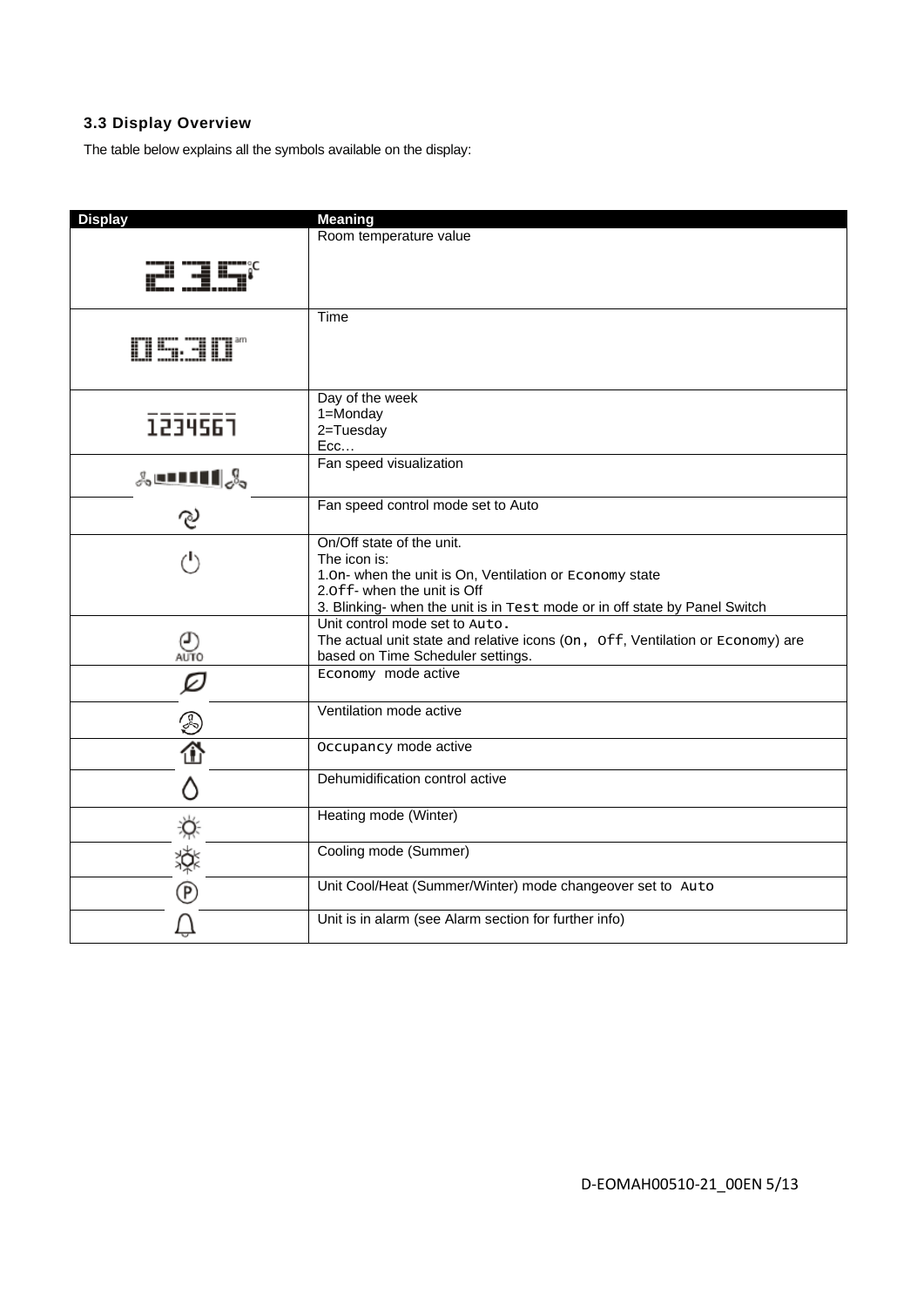Two examples of main screen display:

# $^{\prime}$ 敚 Ø  $\text{Im}\Pi\text{S}$  $\mathbf 1$

Economy **mode, cooling Ventilation mode, heating**



## **3.4 Operating instructions**

| $\mathcal{L}$                                                                                               | <b>Unit State changeover</b>                                                                                         |  |  |
|-------------------------------------------------------------------------------------------------------------|----------------------------------------------------------------------------------------------------------------------|--|--|
| This button allows the user to change unit actual operating state. To change unit state follow these steps: |                                                                                                                      |  |  |
|                                                                                                             | 1. Press the On-Off button $\bigcirc$                                                                                |  |  |
|                                                                                                             | 2. Navigate through the different available states by pressing $+$ or $-$ buttons:                                   |  |  |
|                                                                                                             | - Auto = unit foiows time scheduler settings                                                                         |  |  |
|                                                                                                             | - On = unit on with nominal setpoints<br>$-$ Off = unit off                                                          |  |  |
| - Ventilation = only fan active, no heat/cool control                                                       |                                                                                                                      |  |  |
|                                                                                                             | - Economy = unit on with economy setpoints                                                                           |  |  |
|                                                                                                             | 3. Confirm the change of state by pressing for at least 1 second the OK button                                       |  |  |
|                                                                                                             | 4. To return to the main screen page without taking any action, either press the Home 1 button or wait for 5 seconds |  |  |
|                                                                                                             | <b>Occupancy mode</b>                                                                                                |  |  |
|                                                                                                             | Occupancy is a function that allows to run the unit for fixed period even if it is "Off" via time scheduler. This    |  |  |
| ⋒                                                                                                           | time period can be configured during unit commissioning.                                                             |  |  |
|                                                                                                             | To activate/deactivate the Occupancy function follow these steps:                                                    |  |  |
|                                                                                                             | 1. Press the Home button                                                                                             |  |  |
|                                                                                                             | 2. Navigate through the different available states by pressing + or - buttons (Off, On)                              |  |  |
|                                                                                                             | 3. Confirm the change of state by pressing for at least 1 second the OK button                                       |  |  |
|                                                                                                             | 4. To return to the main screen page without taking any action, either press the Home button [11] again or wait for  |  |  |
|                                                                                                             | 5 seconds                                                                                                            |  |  |
|                                                                                                             |                                                                                                                      |  |  |
|                                                                                                             |                                                                                                                      |  |  |
|                                                                                                             |                                                                                                                      |  |  |

D-EOMAH00510-21\_00EN 6/13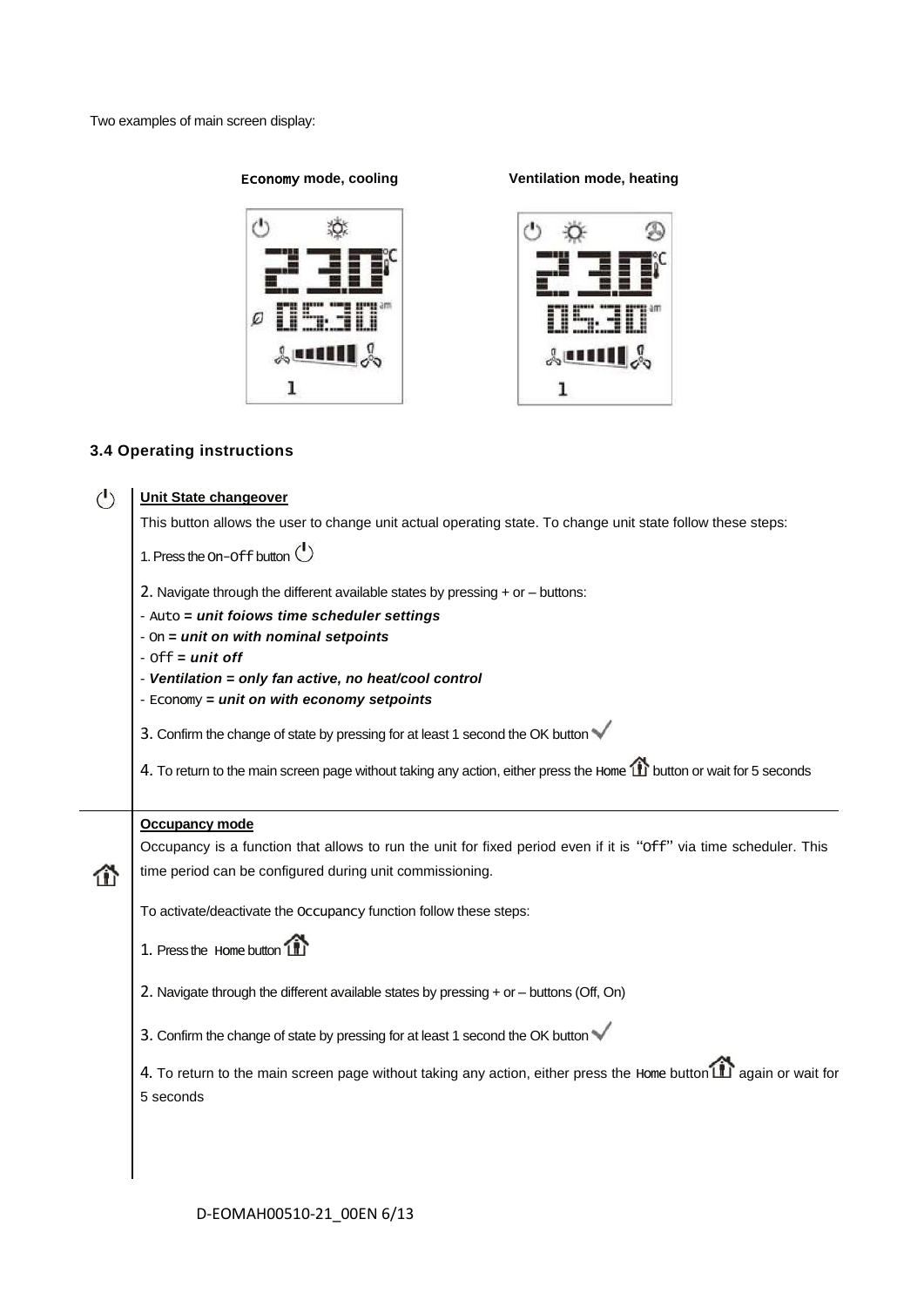

D-EOMAH00510-21\_00EN 7/13

## $\bigodot$ <br>PROG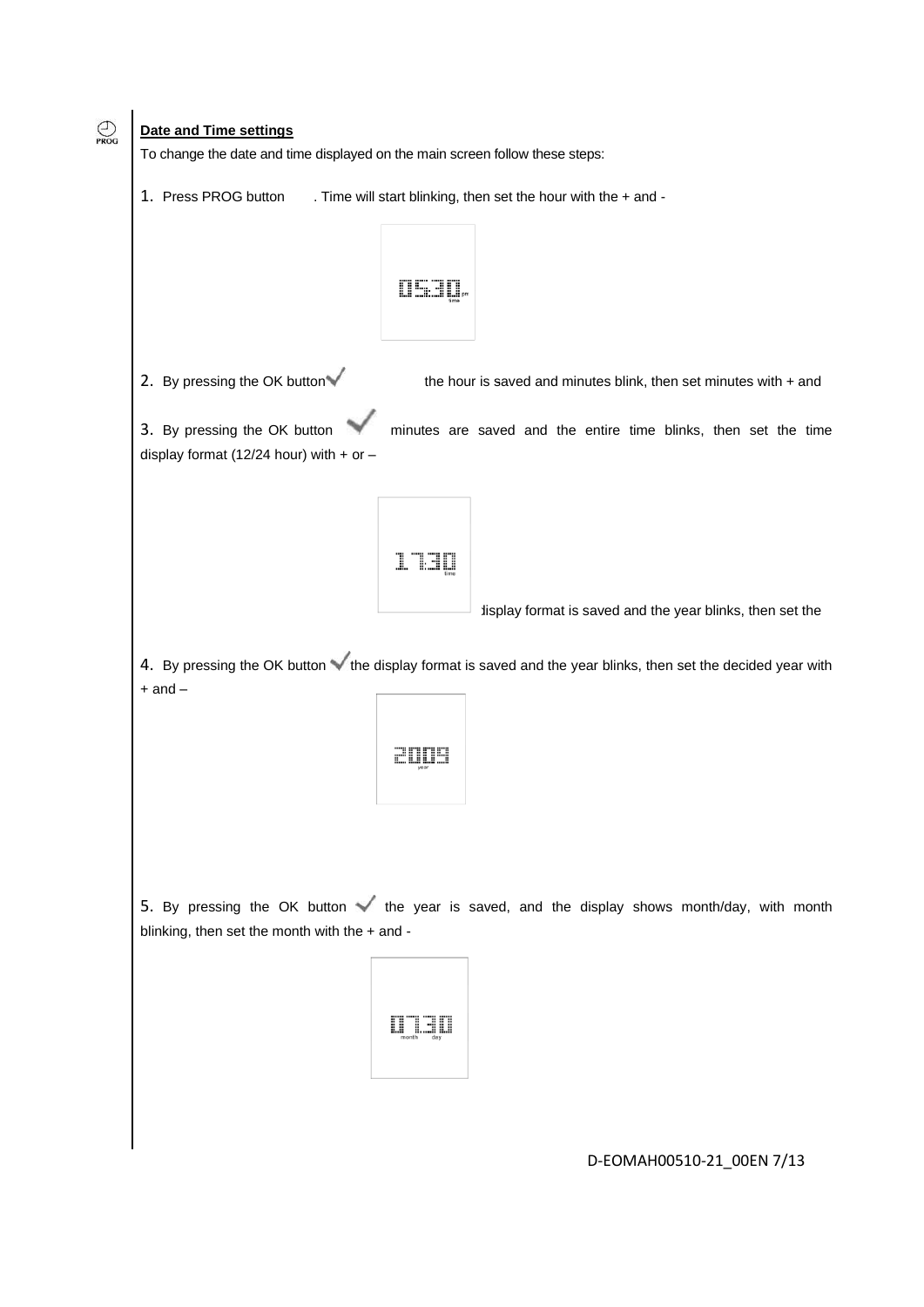6. By pressing the OK button  $\checkmark$  month is saved and day blinks, then set the day with the + and -

7. By pressing the OK button  $\checkmark$  month and day are saved, the display returns to the time

8. By Pressing PROG button  $\bigoplus$ <sup>PROG</sup> the display returns to normal view

The display automatically returns to normal view when the PROG button is not pressed within one minute.

### **Time Scheduler settings**

The scheduler is working with 7 weekdays and 6 switches can be set up for each day. By setting up the switch, the user can set a time point and select one operation in **Auto** mode.

To set the time scheduler follow these steps:

1. Hold PROG button<sup>PROG</sup> to enter time scheduler setting. In time scheduler,  $P_{R0G}$  button is used to

cancel, while OK button $\checkmark$  to confirm.



2. Pressing button + or -, the number of corresponding weekdays will blink on screen. Holding button + or -, cursor will keep moving on the weekdays in a cyclic way.

3. When cursor moves onto one weekday, pressing button will select this number or deselect it. When one weekday is selected, the day will be displayed on screen constantly. More than one weekday can be selected.

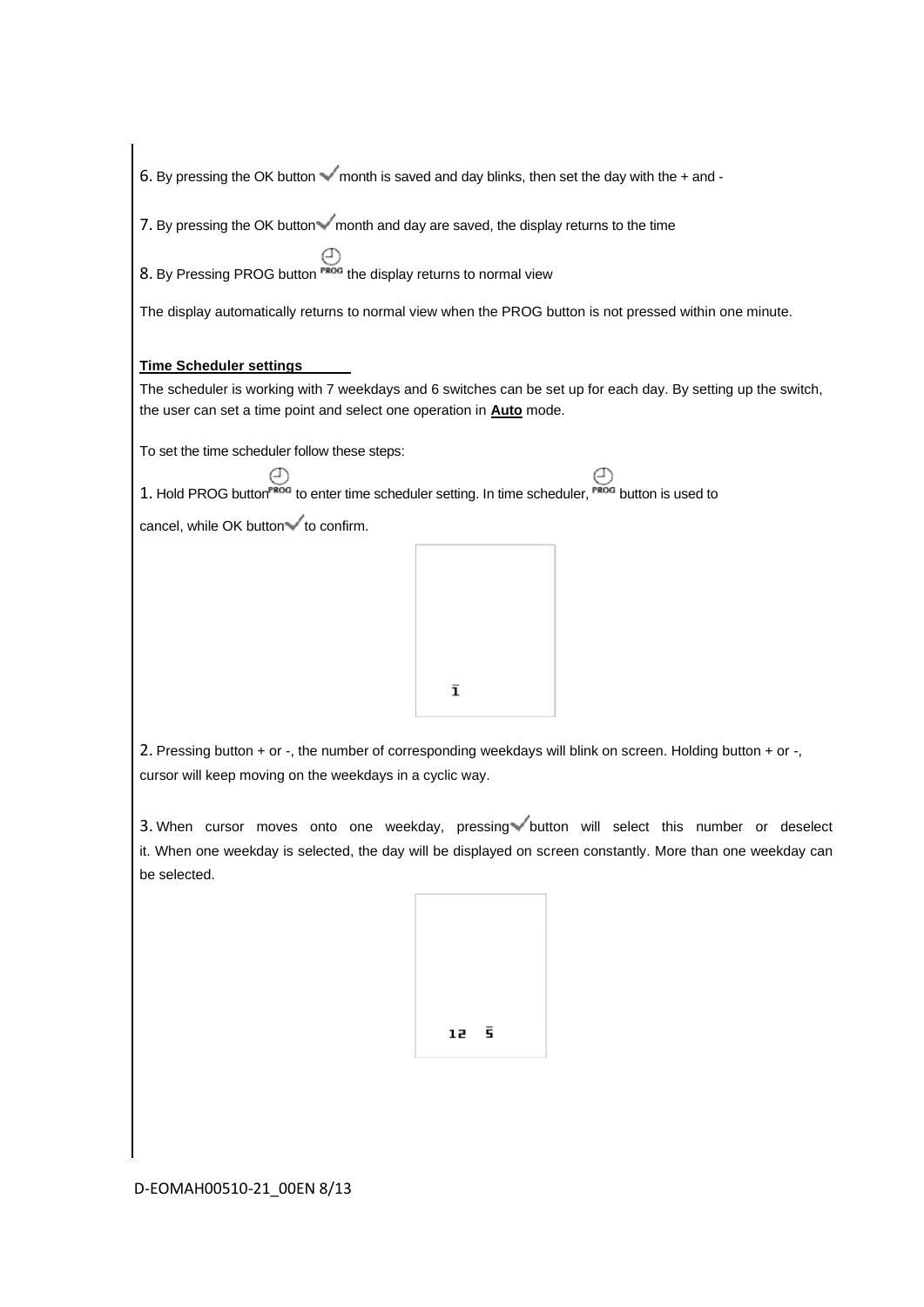4. When cursor reaches the end of the week (i.e. 7) by pressing button + or the beginning of the week (i.e. 1) by pressing button -, all the selected weekdays will be displayed on screen with their

indicators blinking. Pressing  $\checkmark$  once will confirm them all.



5. After the confirmation of weekdays, pressing + or - again will jump to the following view. The first line is number of operation; the second line is time setting, the invalid time "--:--" is used to add a switch.



6. Press button  $+$  and  $-$  to set up time point and select an operation and press  $\checkmark$  to confirm the input. The operation codes are the following:

 $-0 =$  off

 $-1 = 0n$ 

- 2 *=* Ventilation
- $-3$  = Economy

In any parts of time area, press  $\checkmark$  when the cursor is located on "--" without a number is selected, the switch will be deleted, and it will go back to viewing switch.



D-EOMAH00510-21\_00EN 9/13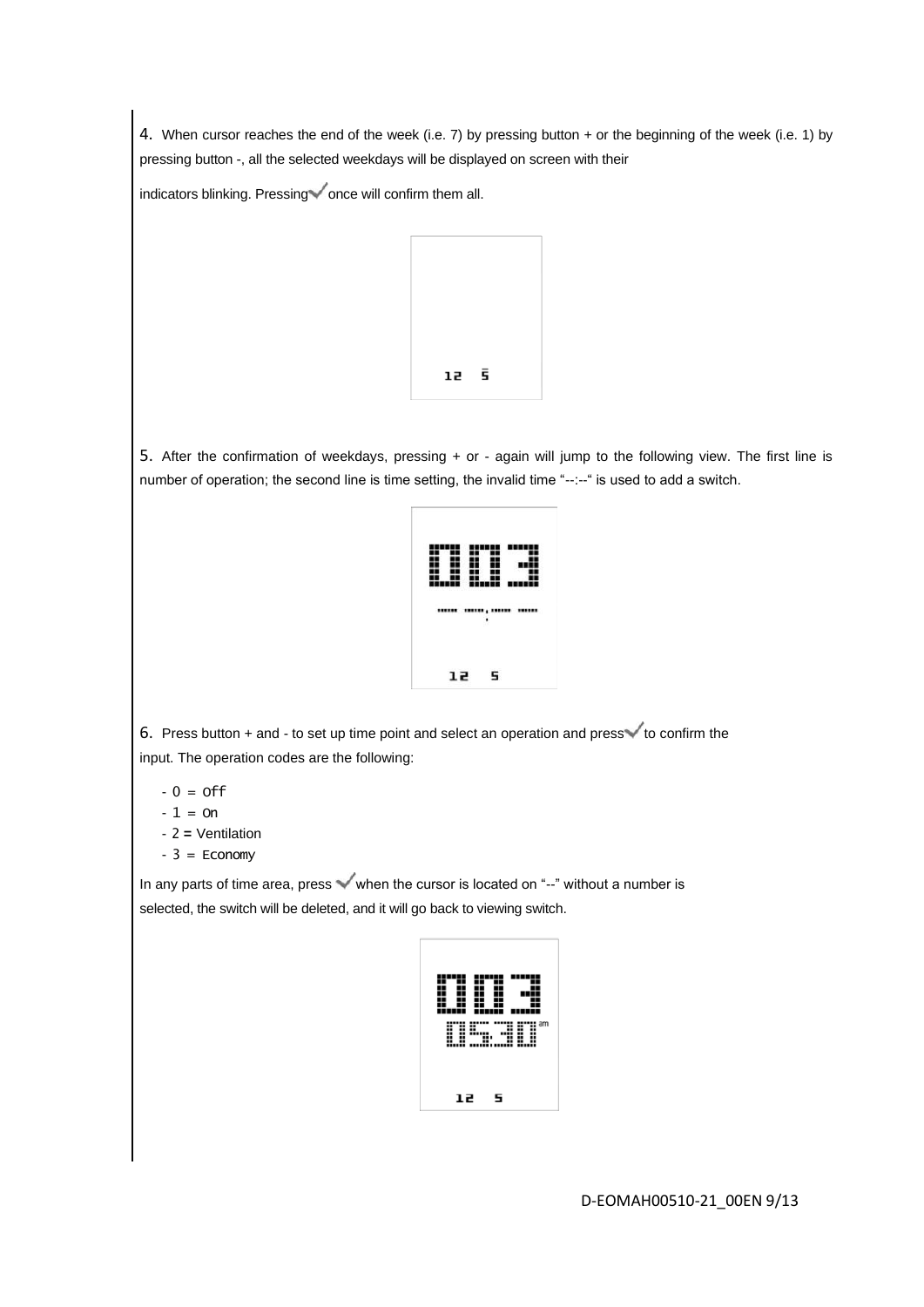| button will go back to the previous page. User can press this<br>7. in scheduler setting, pressing<br>PROG                                                                                                                                                                               |  |  |
|------------------------------------------------------------------------------------------------------------------------------------------------------------------------------------------------------------------------------------------------------------------------------------------|--|--|
| the setting step by step. The time scheduler setting page is automatically closed if no operation<br>button to exit<br>was performed for 1 minute, and all changes made after pressing v button will not be saved.                                                                       |  |  |
| <b>Temperature setpoint control</b><br>The buttons $+$ or $-$ are used to define Heat/Cool temperature setpoint.                                                                                                                                                                         |  |  |
| By single pressing + or - buttons on main screen, the actual setpoint is being displayed. Every other press<br>increases/decreases the temperature setpoint of 0.1°C.                                                                                                                    |  |  |
| A long press of the + buttons show the actual temperature offset determined with the room unit from the main<br>setpoint.                                                                                                                                                                |  |  |
| Fan speed control                                                                                                                                                                                                                                                                        |  |  |
| This button allows the user to change actual control mode for Supply and Return fan.<br>To change fan speed control mode, follow these steps:                                                                                                                                            |  |  |
| 1. Press ventilation button                                                                                                                                                                                                                                                              |  |  |
| 2. Navigate through the different available states by pressing $+$ or $-$ buttons:<br>-Auto= unit follows nominal fan setpoints<br>-Speed 1 <sup>*</sup> = unit follows fixed speed 1 value<br>-Speed 2*= unit follows fixed speed 2 value<br>-Speed 3*=unit follows fixed speed 3 value |  |  |
| 3. Confirm the change of state by pressing for at least 1 second the OK button                                                                                                                                                                                                           |  |  |
| 4. To return to the main screen page either press the Home button <b>11</b> or wait 5 seconds                                                                                                                                                                                            |  |  |
| *NOTE! If unit is in "Pressure Control" mode, only AUTO fan control mode will be available.                                                                                                                                                                                              |  |  |
| <b>Cool/Heat changeover</b>                                                                                                                                                                                                                                                              |  |  |
| This button allows the user to change Unit Cool/Heat state (Summer/Winter state).                                                                                                                                                                                                        |  |  |
| To change the Cool/Heat state follow these steps:                                                                                                                                                                                                                                        |  |  |
| 1. Press the Cool/Heat changeover button                                                                                                                                                                                                                                                 |  |  |
| 2. Navigate through the different available states by pressing + or - buttons (Cool, Heat)                                                                                                                                                                                               |  |  |
| 3. Confirm the change of state by pressing for at least 1 second the OK button                                                                                                                                                                                                           |  |  |
| 4. To return to the main screen page without taking any action, either press the Home button $\Box$ or wait for 5<br>seconds                                                                                                                                                             |  |  |
| appears on the Room Unit main screen, this means that the Summer/Winter<br>,  (P)<br><b>NOTE!</b> When icon                                                                                                                                                                              |  |  |
| change source on the main controller has been set on Auto during the commissioning phase and                                                                                                                                                                                             |  |  |
|                                                                                                                                                                                                                                                                                          |  |  |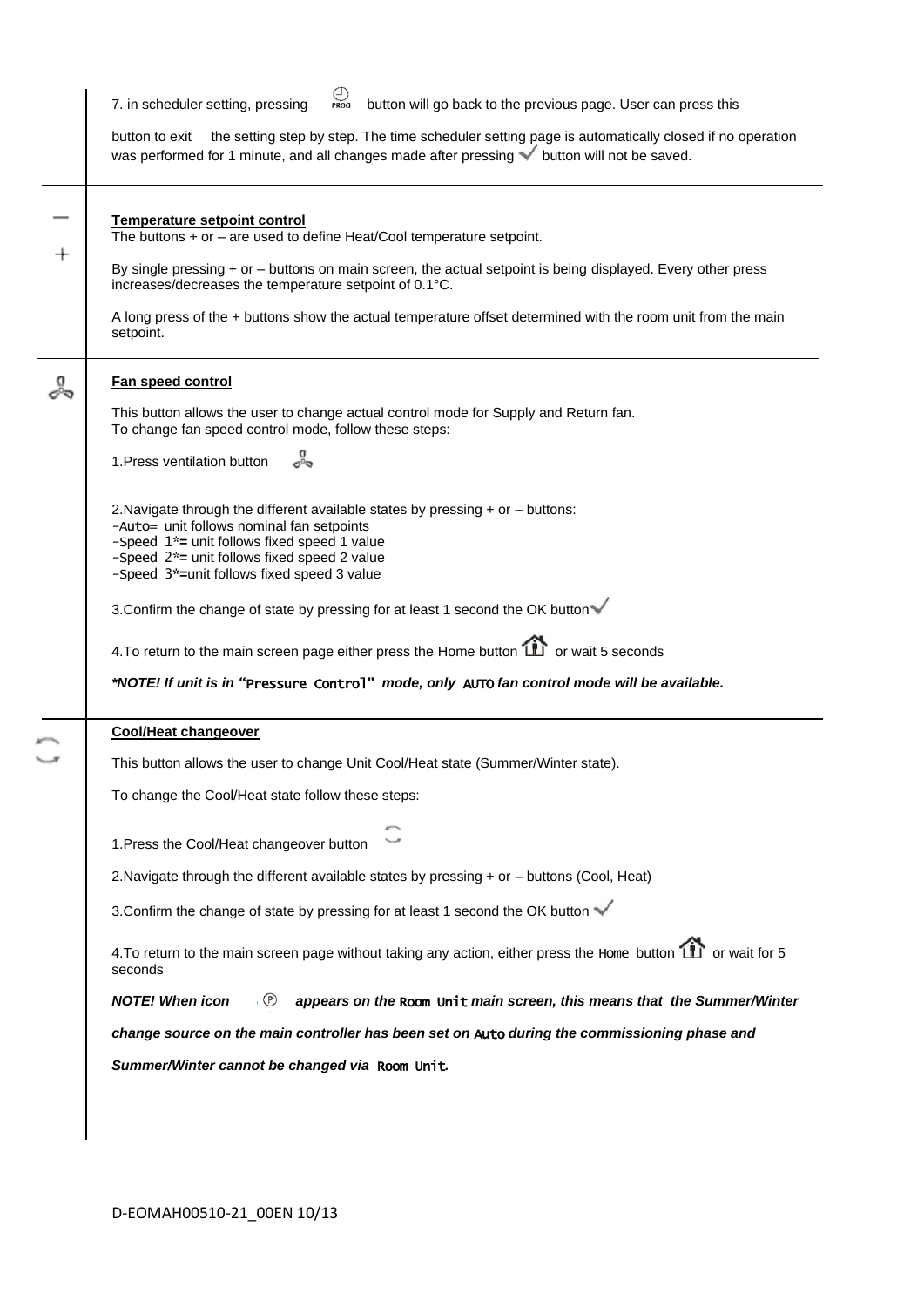## **3.5 Alarms**

When the alarm icon  $\Box$  appears on the interface, an alarm has occurred on the unit. In order to check unit

status and actual alarm code, the user must go to the alarm code screen page.

A long press of the OK button will get the user on the alarms code screen page. Another long press of

the OK button will attempt to reset the alarm, if possible. Please contact your local Daikin service representative if you need additional support.

The alarm code consists of four slots. The first two represents the alarm type, with the following meanings:

```
- FL -> Fault alarm (unit stops)
```
- OP -> Operation alarm **(unit keeps running)**

The other part of the string represents the numeric code of the alarm. For a complete list of alarm code, check the following table:

| Alarm code       | <b>Alarm String</b>               | <b>Description</b>                                                                                                                                                                                                                                                  |
|------------------|-----------------------------------|---------------------------------------------------------------------------------------------------------------------------------------------------------------------------------------------------------------------------------------------------------------------|
|                  | Filter                            | Supply or Return filter dirty:<br>differential pressure switch of the filters detected an high pressure                                                                                                                                                             |
| OP <sub>01</sub> | alarm                             | difference pressure between input and output of the filter. Check filters<br>status.                                                                                                                                                                                |
| OP <sub>02</sub> | Air quality (CO2)<br>sensor alarm | CO2 percentage too high:<br>measured value of CO2 is out the allowable range or error condition on<br>the air quality sensor (not connected or broken).                                                                                                             |
| FL <sub>04</sub> | Supply fan alarm                  | Error condition on Supply fan:<br>Supply fan has detected a failure. Check fan status.                                                                                                                                                                              |
| <b>FL05</b>      | Return fan alarm                  | Error condition on Return fan:<br>Return fan has detected a failure. Check fan status.                                                                                                                                                                              |
| FL <sub>06</sub> | Heating/Cooling<br>Coils alarm    | Error condition on Heating/Cooling coils:<br>one or more heating/cooling coils have detected a failure. Check their<br>status.                                                                                                                                      |
| <b>FL07</b>      | alarm                             | Heat Recovery freeze alarm active:<br>Heat Recovery freeze unit heat recovery freeze protection has intervened to prevent damage to<br>the device and has turned off the unit. After a time period, the unit will<br>automatically reset the alarm and start again. |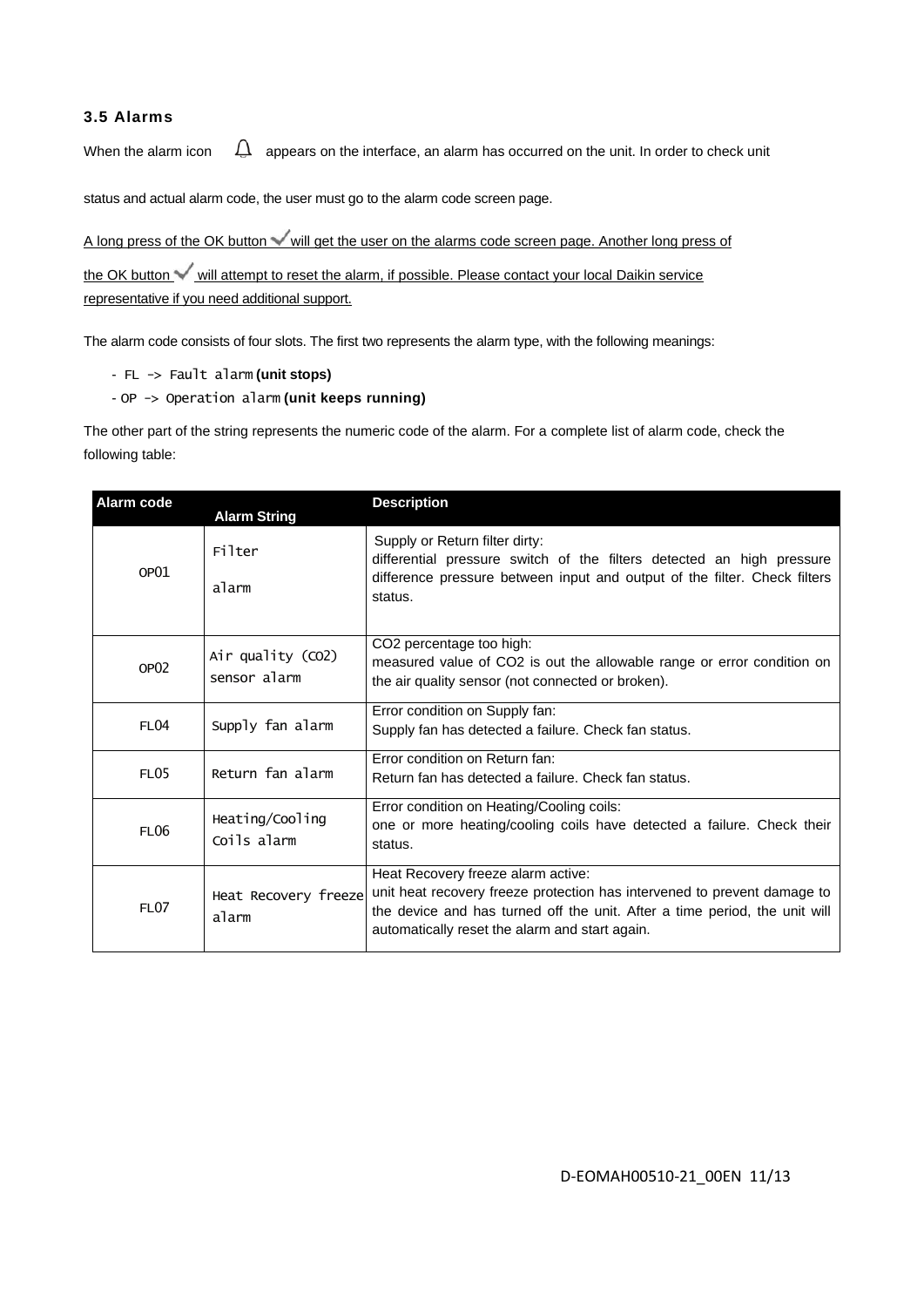| <b>Alarm Code</b> | <b>Alarm String</b>                 | <b>Description</b>                                                                                                                                              |
|-------------------|-------------------------------------|-----------------------------------------------------------------------------------------------------------------------------------------------------------------|
| <b>FL09</b>       | Fire alarm                          | Fire alarm active:<br>fire detector device detected fire presence. Unit enters fire mode.                                                                       |
| FL11              | Supply temperature<br>sensor fault  | Supply temperature sensor error:<br>measured temperature out of the allowable range or error condition on<br>the temperature sensor (not connected or broken).  |
| FL12              | Return temperature<br>sensor fault  | Return temperature sensor error:<br>measured temperature out of the allowable range or error condition on<br>the temperature sensor (not connected or broken).  |
| FL13              | Outside temperature<br>sensor fault | Outside temperature sensor error:<br>measured temperature out of the allowable range or error condition on<br>the temperature sensor (not connected or broken). |
| <b>FL14</b>       | Exhaust temperature<br>sensor fault | Exhaust temperature sensor error:<br>measured temperature out of the allowable range or error condition on<br>the temperature sensor (not connected or broken). |
| <b>FL15</b>       | Supply fan sensor<br>fault          | Supply fan pressure sensor error:<br>measured pressure out of the allowable range or error condition on the<br>pressure sensor (not connected or broken).       |
| FL16              | Return fan sensor<br>fault          | Return fan pressure sensor error:<br>measured pressure out of the allowable range or error condition on the<br>pressure sensor (not connected or broken).       |